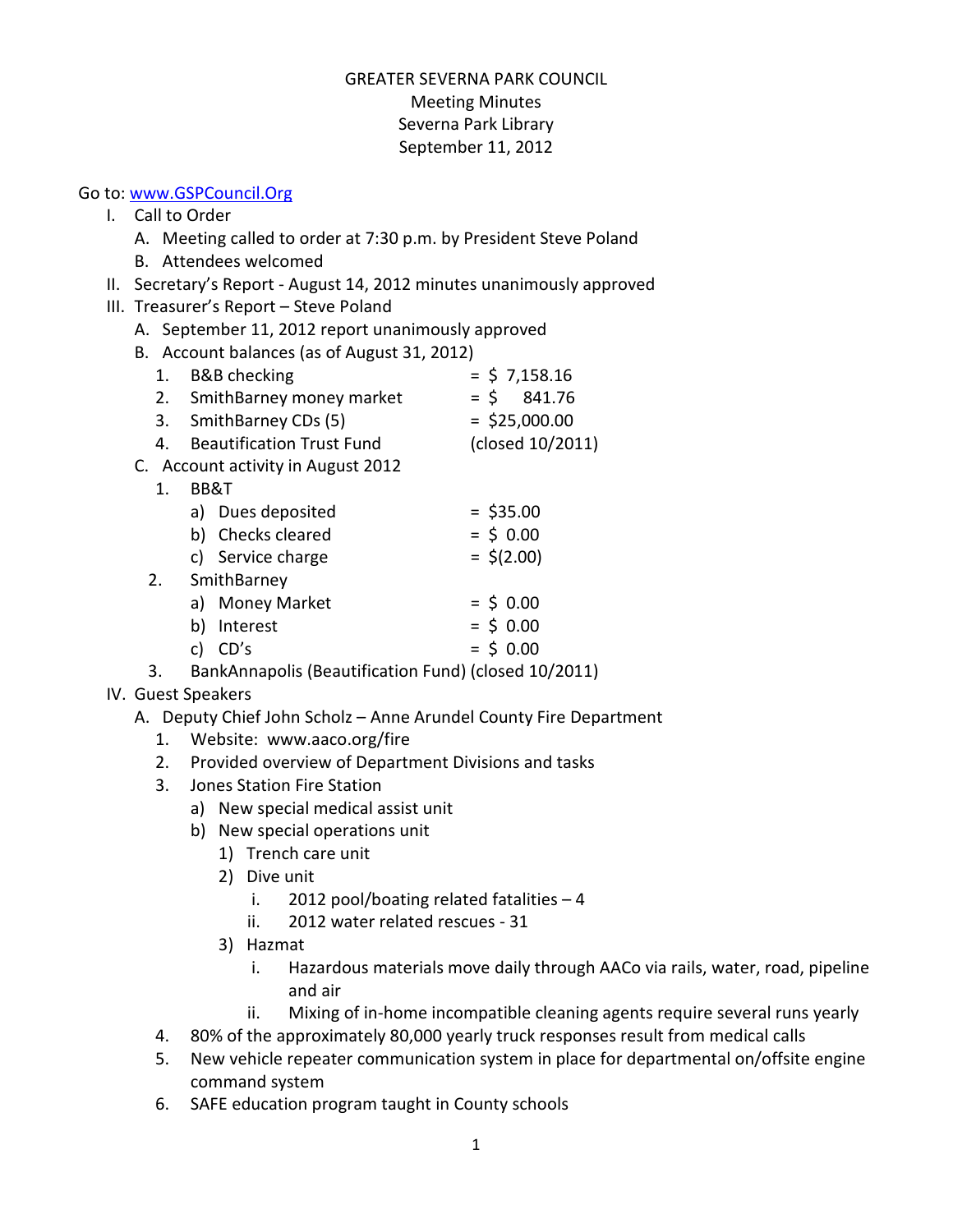- 7. Seniors Fall Prevention Sheet: www.aacounty.org/Fire/Public Ed/FactSheets.cfm
- 8. Hurricane Preparedness News Release
	- a) www.nhc.noaa.gov/prepare/ready.php
- B. John Wright & Richard Klein Severn River Association (SRA)
	- 1. Website: www.severnriver.org
	- 2. Founded 1912
	- 3. Purpose
		- a) Work with communities and individuals (members) to clean the river
		- b) Provide numerous volunteer opportunities to save the river
	- 4. All volunteer association
	- 5. Biggest challenge stormwater runoff
	- 6. Accomplishments of last 100 years
		- a) Educate members on best watershed practices
		- b) Provide Grant Program provide small grants to help programs get started
		- c) Inspect construction sites to monitor/report stormwater runoff
			- 1) Many current stormwater runoff systems are non-functional
			- 2) Improper stormwater management results in pollution of the river and Bay
			- 3) Volunteers alert AACo to problem sites
		- d) Assist property owners in limiting polluted runoff
			- 1) Working with AACo to develop Pilot Program education Community Associations
		- e) Inspect rain gardens and bio retention facilities
		- f) Expand Oyster Growing Program
			- 1) Leading partner in Maryland Grow Oysters Program
			- 2) Sept 13 1,200 bushels of young oysters will be planted on the SRA Oyster Sanctuary reef near Rt 50 Bridge
		- g) Support watershed restoration
			- 1) Operation Clean Stream trash clean up from streams
			- 2) Evasive Plant Removal Phragmites removal days
- h) Represent best interests of the watershed before county and state governments
- C. Suzanne Etgen AACo Watershed Stewards Academy
	- 1. Website: www.aawsa.org
	- 2. Established 1987
	- 3. Purpose
		- a) Certifies and supports volunteer community leaders to serve as Mater Watershed Stewards in the protection restoration and conservation of our watersheds, working to reduce the negative impacts of stormwater runoff in AACo.
	- 4. Master Watershed Stewards
		- a) Engage communities to reduce pollution sources and capture stormwater.
		- b) Complete intensive, research based, hands on training
		- c) Work with their communities to:
			- 1) Assess watersheds
				- i. Identify pollutant sources
				- ii. Create strategies for pollution reduction
			- 2) Educate communities
				- i. Determine most pressing environmental problem in their area
			- 3) Reduce Pollutants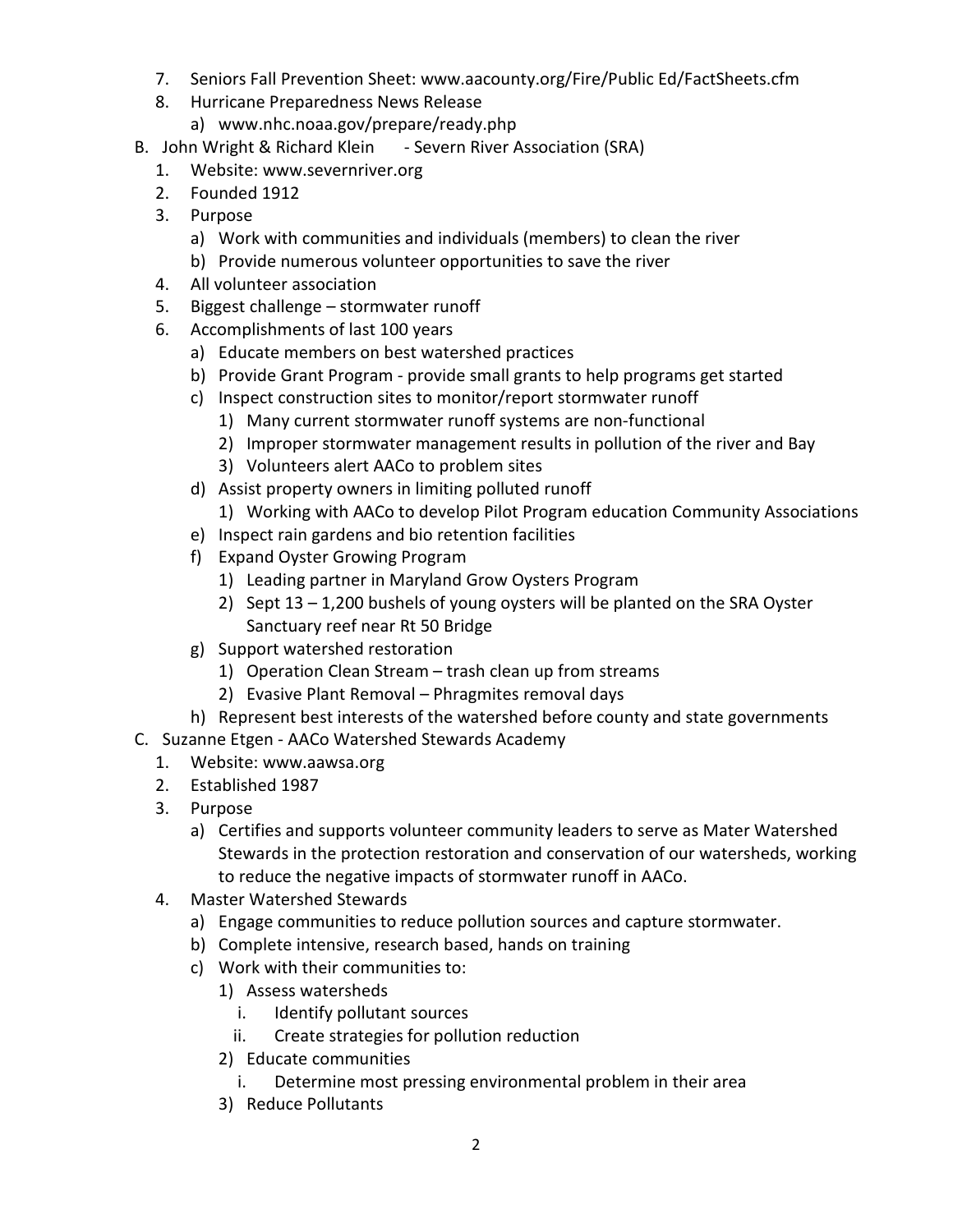- i. Target pollution sources such as pet waste, toxic household cleaners, fertilizer or pesticides
- 4) Coordinate action
	- i. Install rain gardens, rain barrels, plant trees and other rainscaping techniques
- D. Paul Spadaro & Peter Bergstrom Magothy River Association (MRA)
	- 1. Website: www.magothyriver.org
	- 2. Established in 1946
	- 3. Purpose
		- a) Access, monitor and enhance the ecosystem health of the Magothy River
		- b) Encourage citizens to use the river and invest in it
		- c) Originated to address zoning and strong development along the river
		- d) Emphasis has shifted to environmental issues
	- 4. Most of Severna Park lies within the Magothy Watershed
	- 5. Provides environmental scholarships to AACC students
	- 6. Academy Workshops
		- a) Restoration diving as partnered with the U.S. Naval Academy
	- 7. World Bank Partnership for purchase equipment
	- 8. Three major committees
		- a) Government Affairs zoning
		- b) Stormwater Committee
		- c) Beachwood Park Friends of Beachwood Park
	- 9. Oyster Stations
		- a) 10 monitoring stations along the river since 1992
	- 10. Underwater grasses
		- a) Due to poor water quality in the Magothy River , underwater grasses cannot currently be supported
		- b) MRA growing hydroponic plants that survive in poor quality water and reduce nutrients
- E. Sarah Knebel Severn River Keeper Program (SRK)
	- 1. Website: www.severnriverkeeper.org
	- 2. Founded in 2002 by current Severn Riverkeeper Fred Kelly
	- 3. Purpose
		- a) Community-based nonprofit organization dedicated to protection and restoring the Severn River as a healthy and swimmable body of water
	- 4. Four key programs
		- a) Watershed restoration
		- b) Public outreach/education
		- c) Advocacy
		- d) Water quality monitoring
- V. Committee Reports
	- A. Education Brad Myers
		- 1. First cuts have been made in AACo Capital Budget
		- 2. Severna Park High School project still remains with \$55 million allotted
		- 3. Severna Park High School project has not been moved up the priority list
	- B. Planning and Zoning Steve Poland
		- 1. Homestead Tax Credit